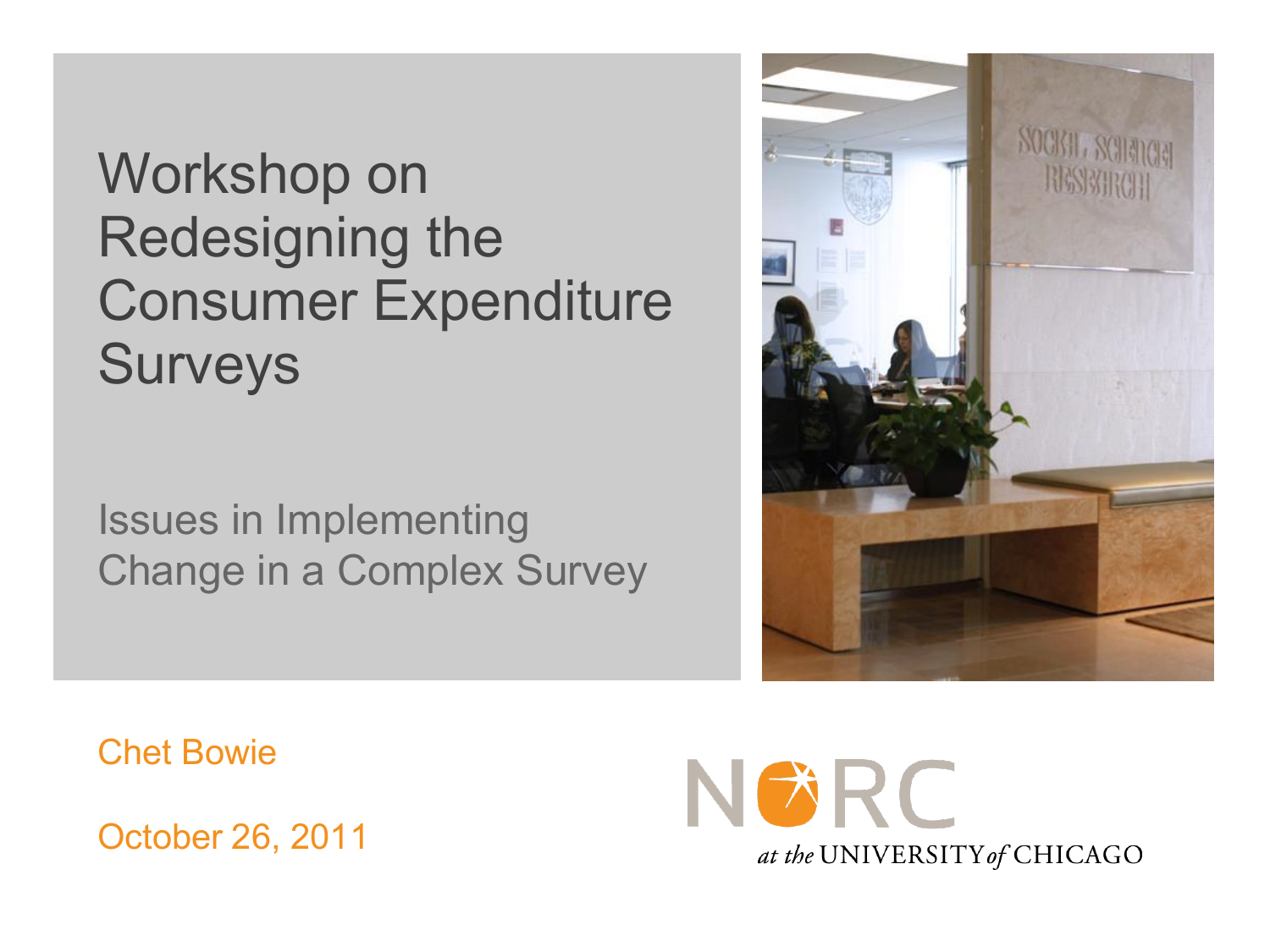#### **Issues**



- Context
- •Planning the Change
- •Stakeholders (Internal and External)
- •Staffing
- Testing and Implementation
- Funding
- Cost
- Change in Contractor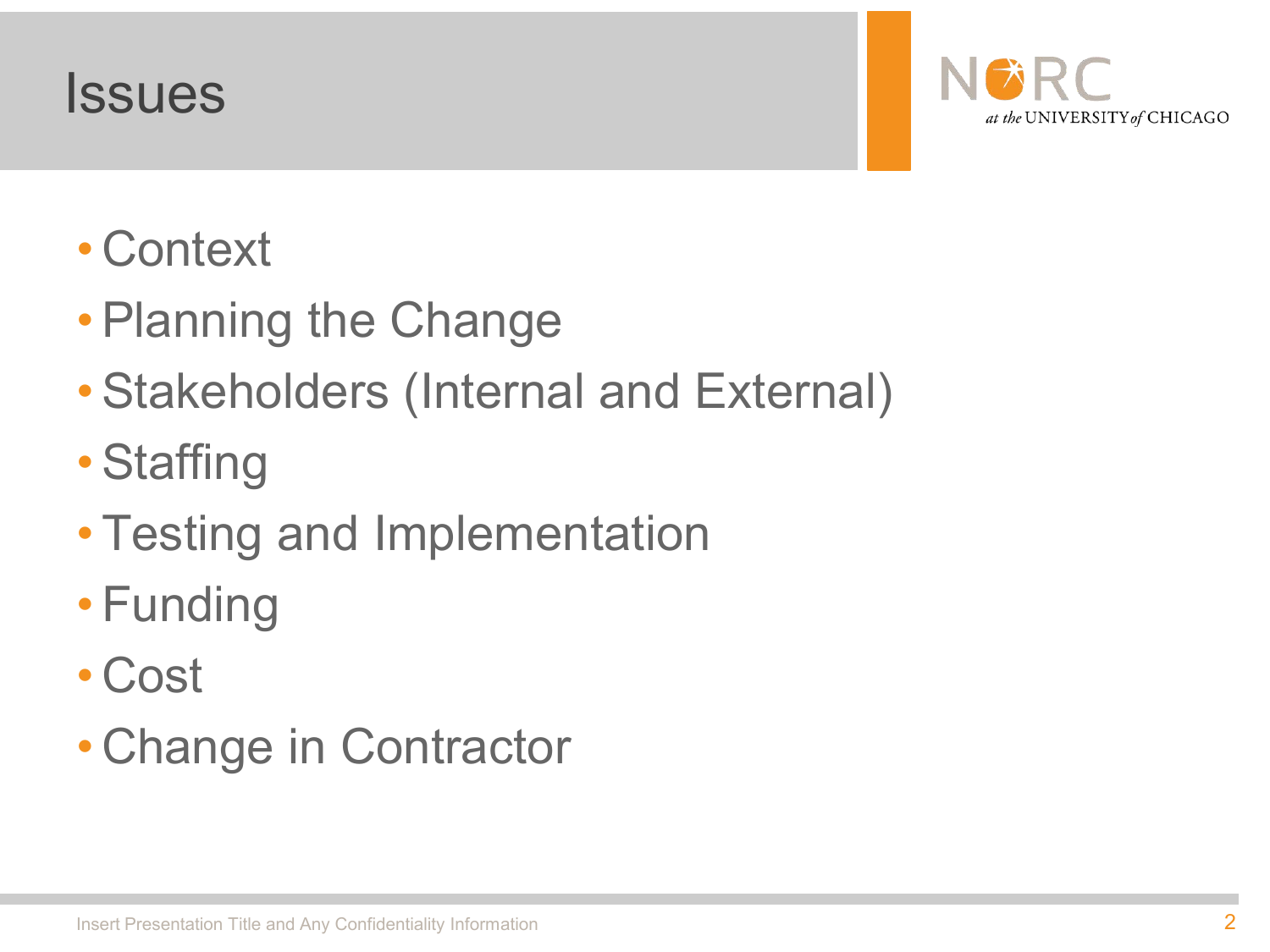## **Context**



- Why was I chosen to be this discussant?
- 33 year career at the Census Bureau
- 6 years in the private sector
- Redesign of the Current Population Survey
- Redesign of the National Crime Victimization **Survey**
- Introduction of CAPI in the CE Interview Survey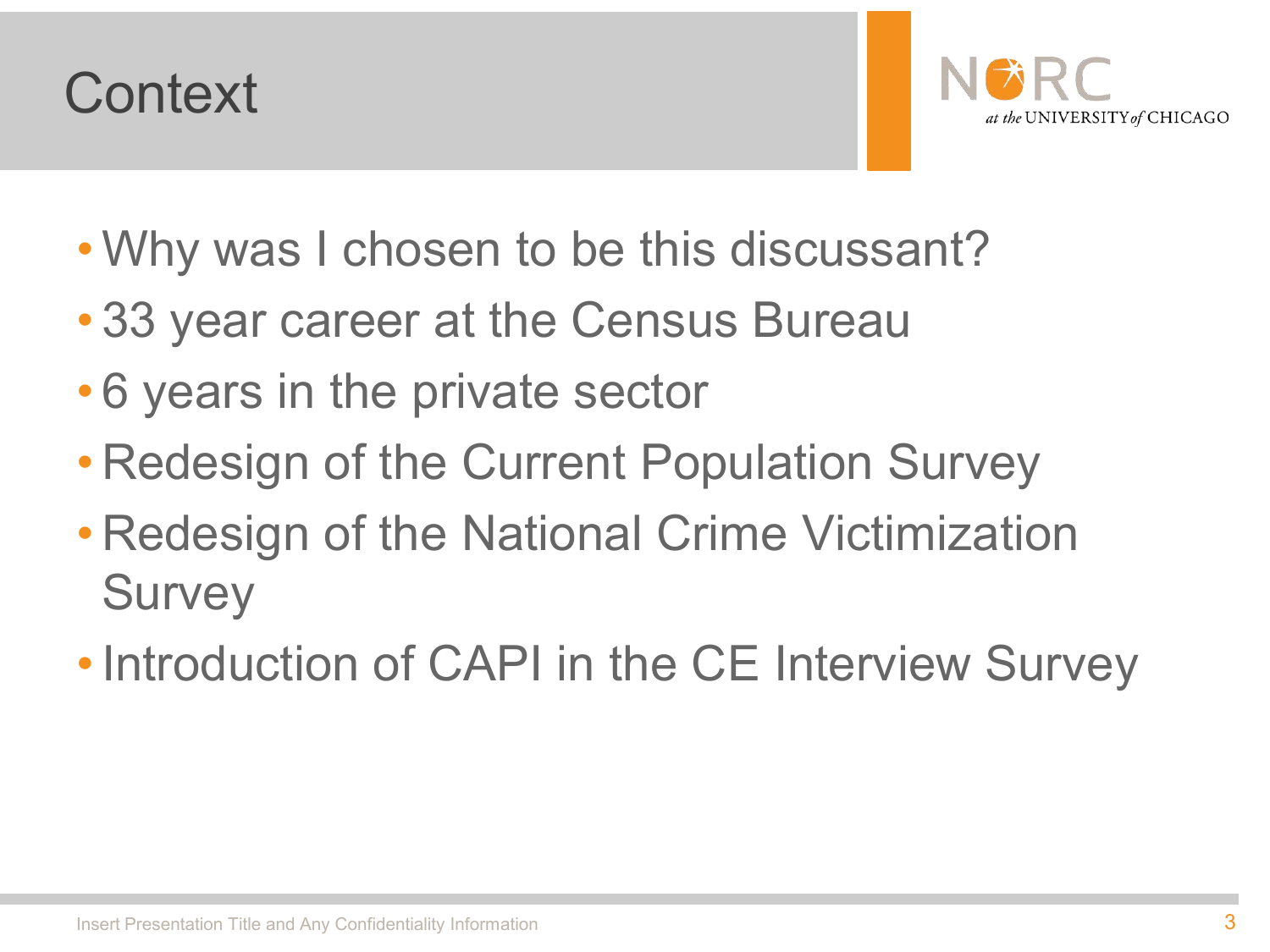## Planning the Change



- Long lead time required
- Organizational structure
- Meetings, meetings, meetings………….
- •Partnership instead of client/contractor relationship
- How to resolve conflict?
- •BLS Gemini Project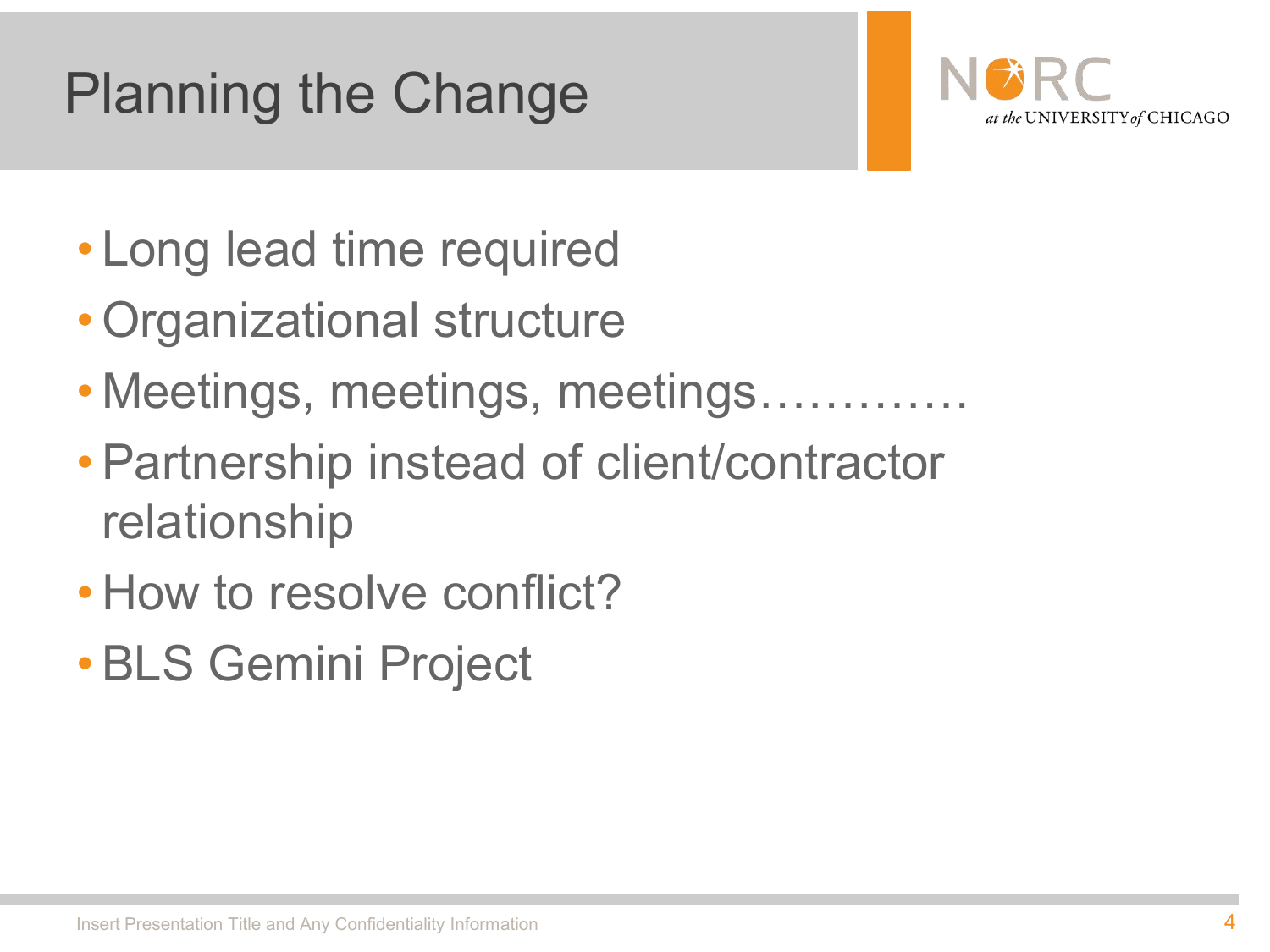## **Stakeholders**



#### •Internal

- BLS
- Census Bureau
- •External
	- Data Users
	- Political
- What do they want/when do they want it?
- Managing expectations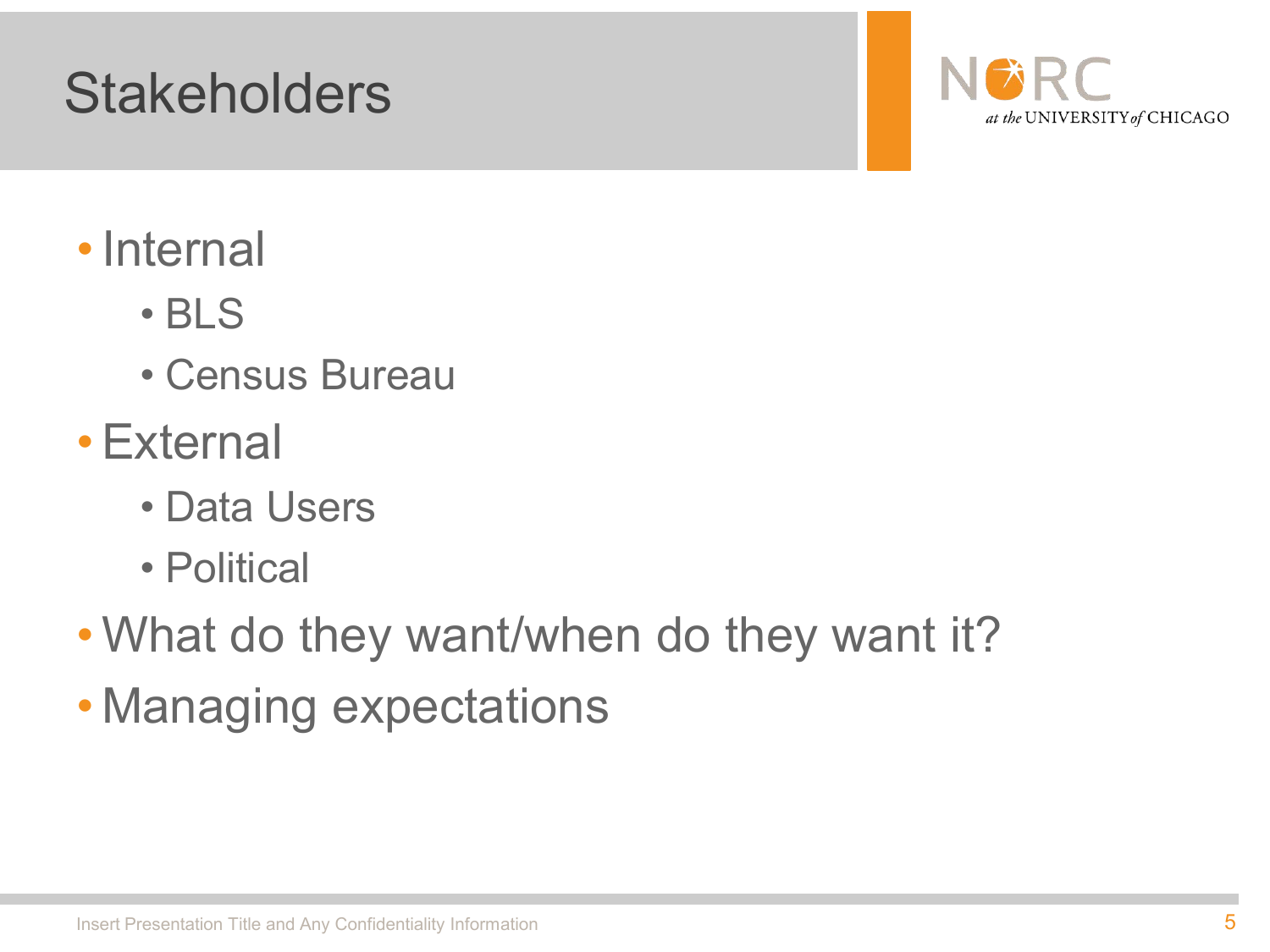



- •Are separate staffs required?
- Maintaining the current time frame and operation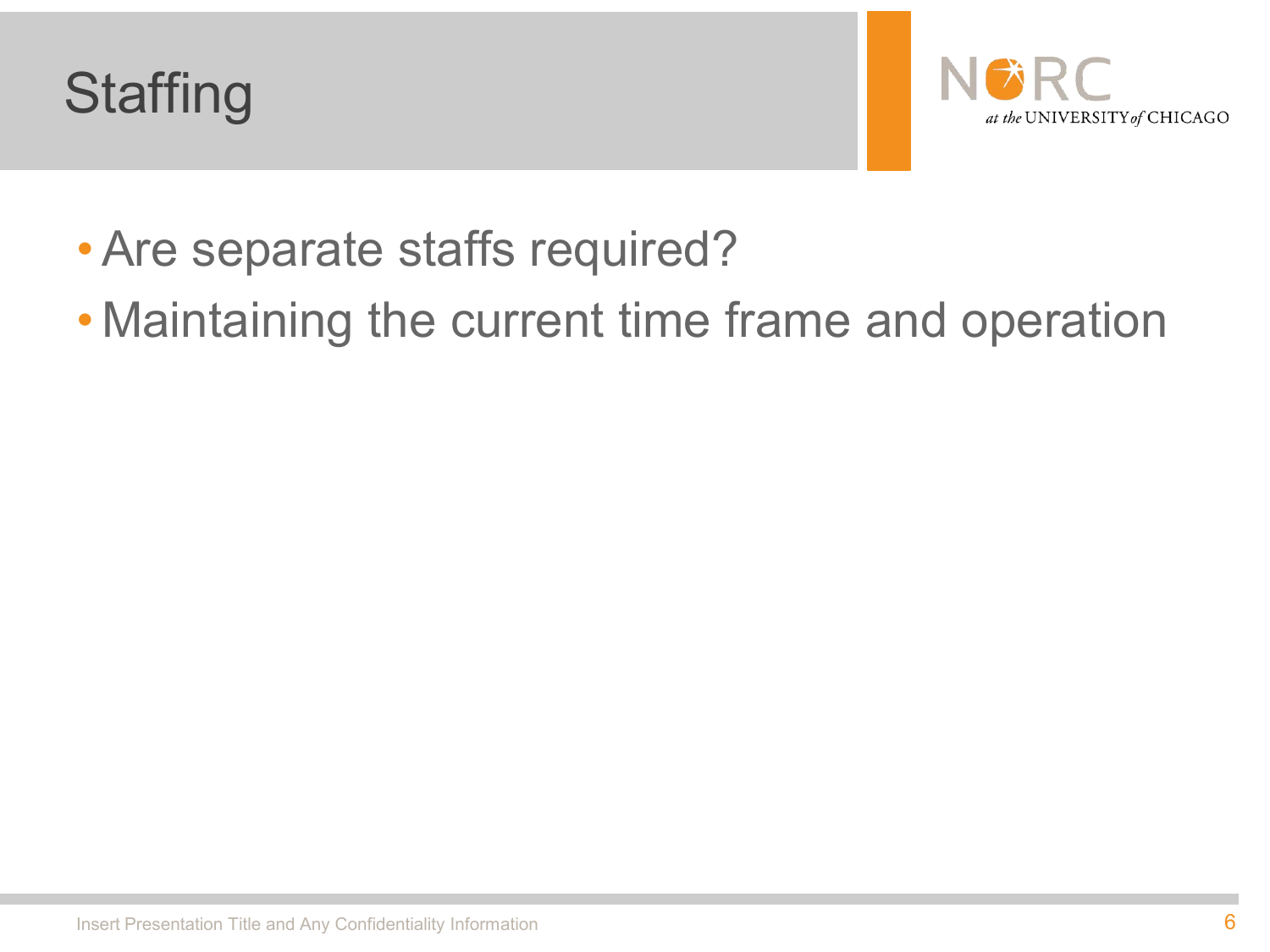# Testing and Implementation



- What to test?
- •Is each change evaluated separately?
- Is an overlap survey required?
- •Providing new technology to respondents
- How to phase in the redesign?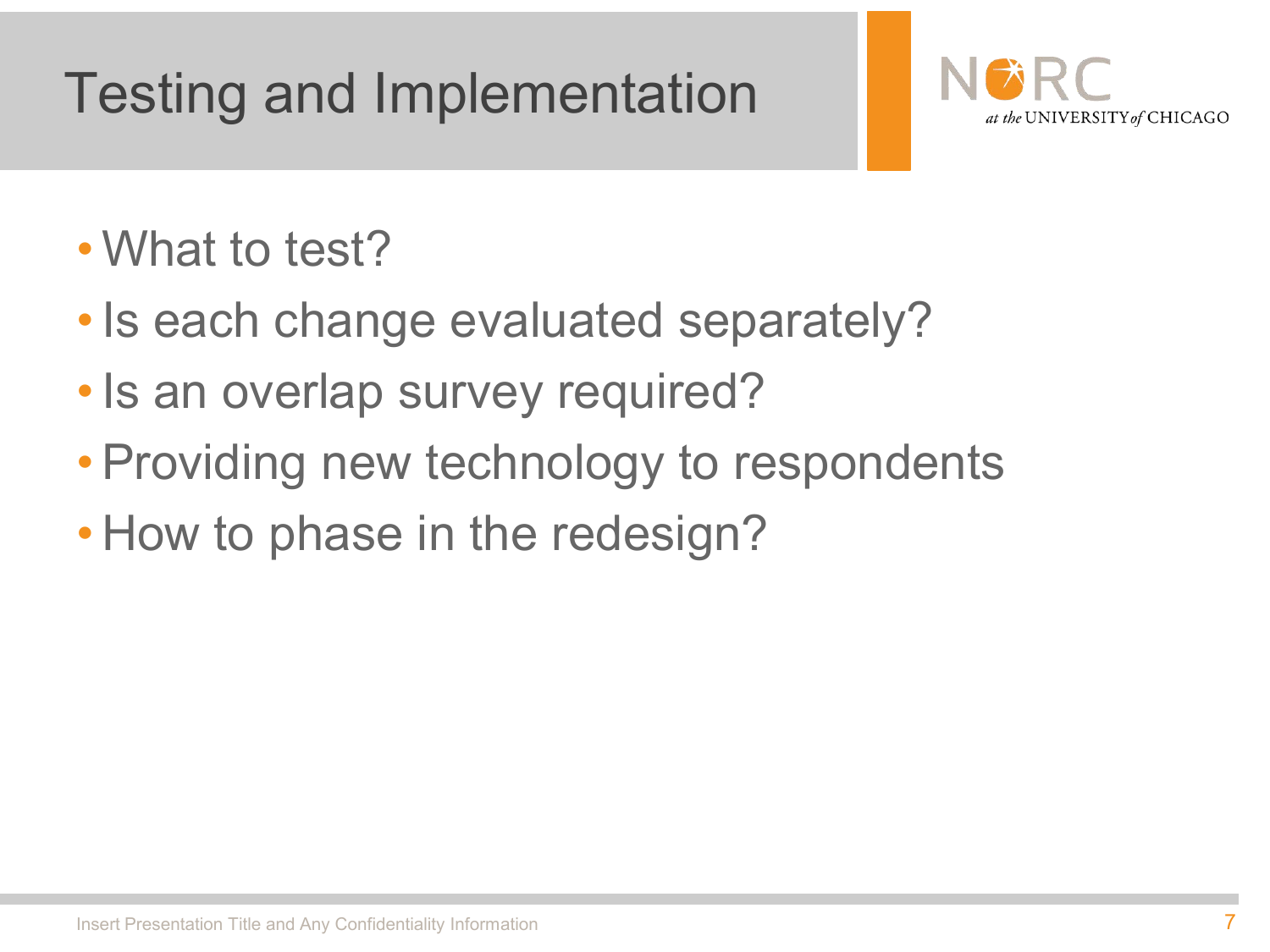# Funding



- •Source of funding
	- Current program
	- New initiative
- Is the current/future political environment conducive to sustained funding?
- Change in the Administration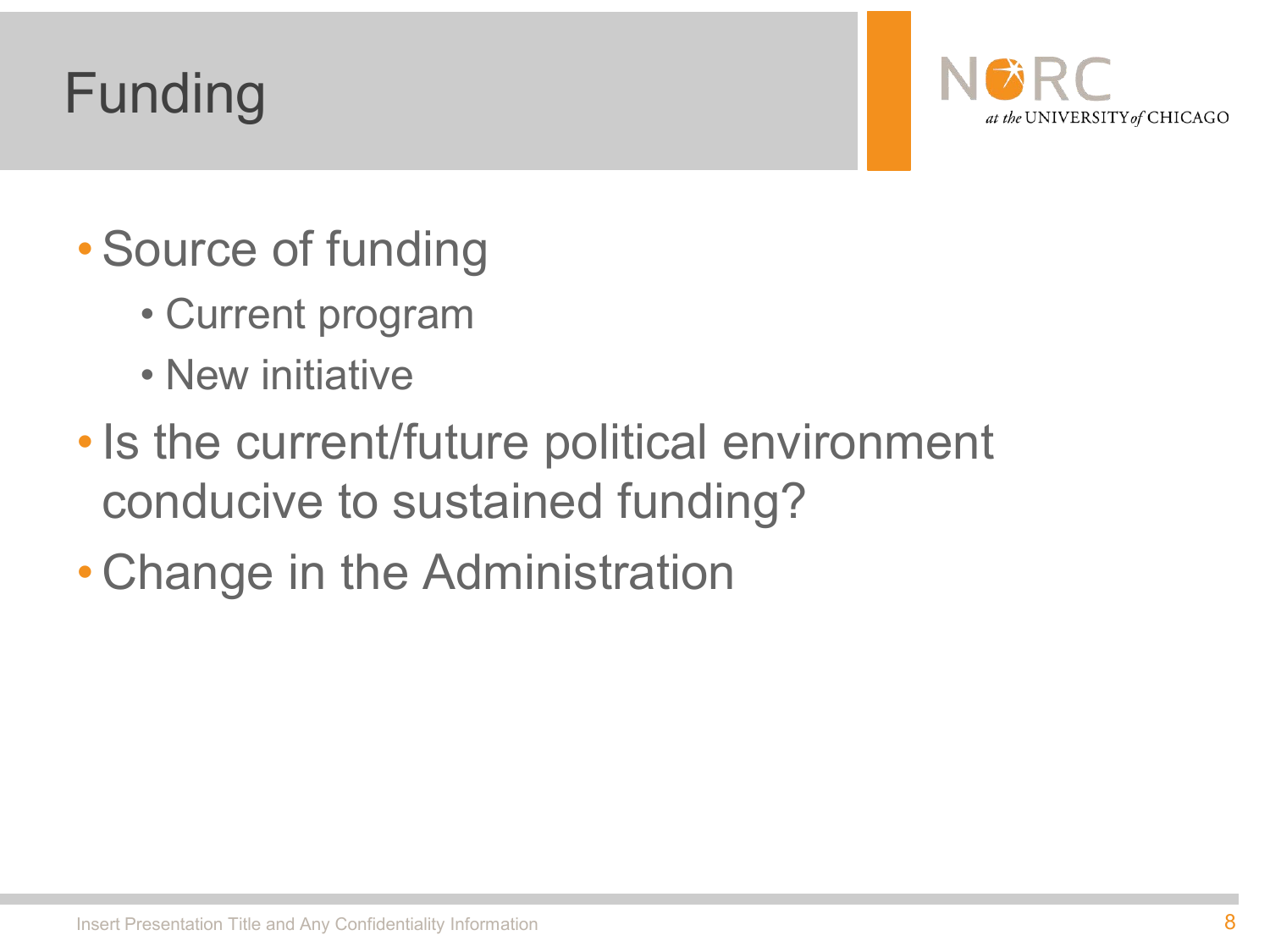



• Gemini Project Objective – The costs of a redesigned survey cannot exceed current budget levels

# •Is the redesign effort DOA?